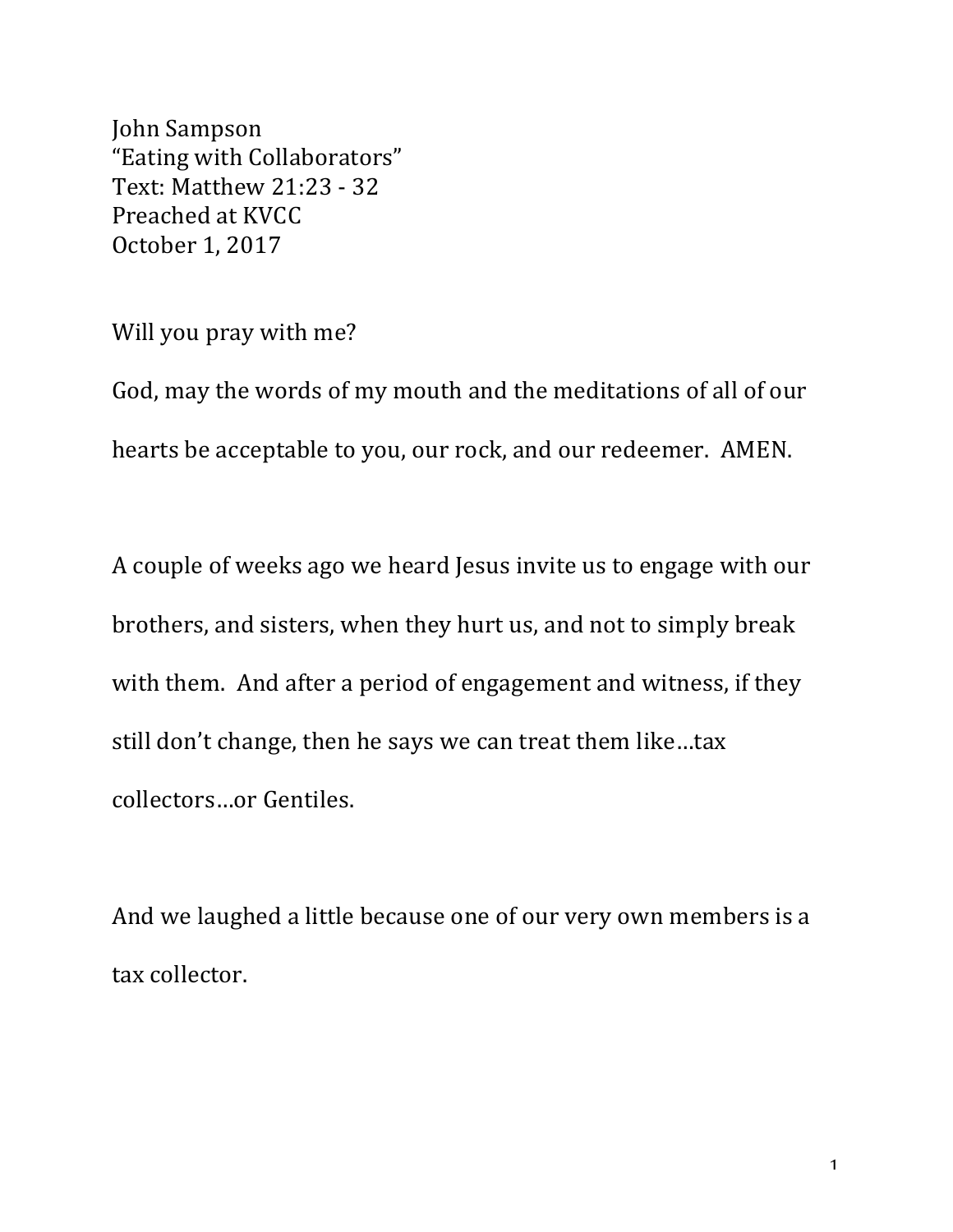Well this Sunday the tax collectors are back, but this time they're paired with prostitutes! And this time Jesus gives them a bit of a backhanded compliment. He says that even tax collectors...and prostitutes...can ultimately get the message of the kingdom that Jesus has been preaching...even these people, even the worst of the worst, can get the message...so why can't the seemingly upright and pious get it?

If I were a tax collector I might think, "Wow, thanks Jesus! Thanks a lot."

But after thinking about the previous reading and today's story, it occurred to me that it might not be completely obvious to us why tax collectors always get such a bad wrap in the Gospels.

So there's the obvious. Nobody likes to pay taxes, and tax collectors are people who enforce the law. In Jesus' time tax collectors also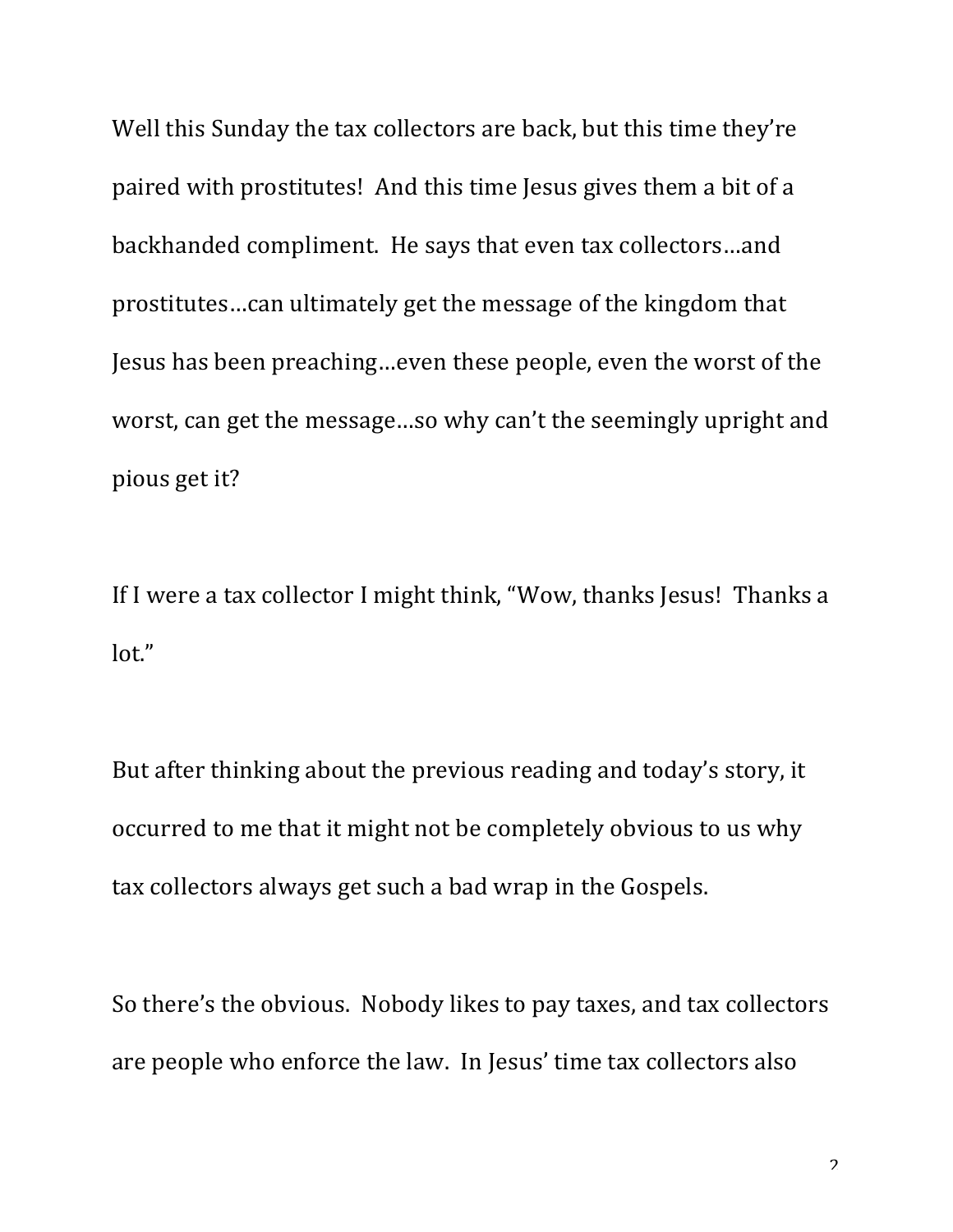took their role a step further and often made people pay more than the Empire demanded and then skimmed the excess for their own use. This is one of the big complaints that weaves through the stories of Jesus' ministry.

But tax collectors were also what we would today call collaborators. They were Jews who worked with the Roman Imperial state in support of the system of domination and subjugation that their people had to endure. Tax collectors were seen as traitors to their own people, and men, for they were always men, who enabled the Romans to enact their Empire over the Jews who wanted nothing more than their own sovereign kingdom.

Think about Hitler. Hitler was deranged, but he couldn't have achieved the destruction of the Jews, and the gypsies, and gays if others didn't help him. Anne Frank wasn't taken from her hiding place and murdered by Hitler himself. She was exterminated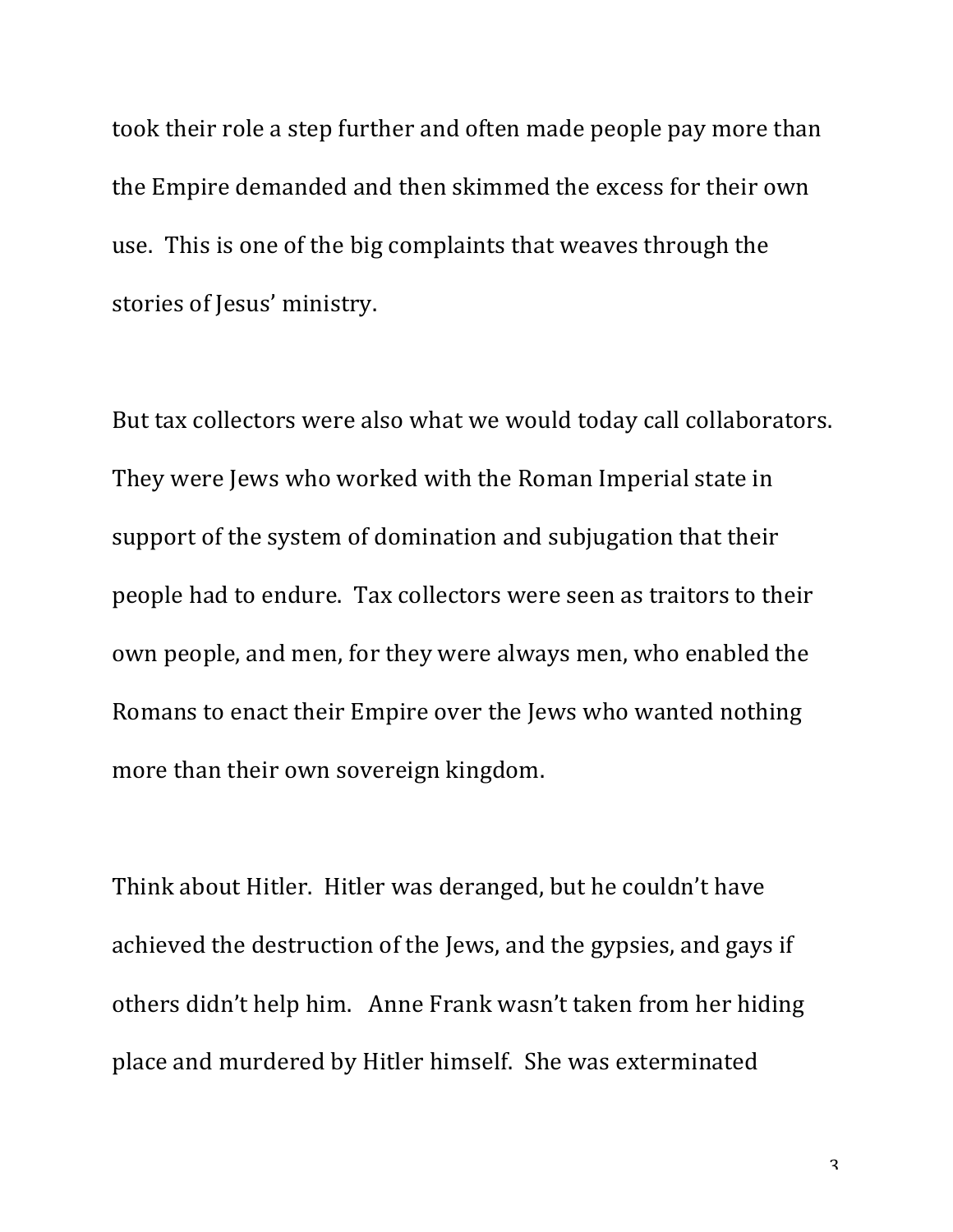because someone in her town – someone who was a collaborator with the Nazis – turned her in.

And in first century Palestine tax collectors were seen as this same kind of person.

But the tax collectors aren't the only collaborators in the story we hear this morning. So are some of the "chief priests and the elders of the people." This is the charge that the common Jewish people often leveled against their elites. Although the religious and civil rulers of Jerusalem and Judea doubtless wanted the Romans to leave the Jewish homeland, they none-the-less worked with the occupying forces of Rome. They were in a desperate relationship with their conquerors in which they worked for the Romans, supported their presence in the land, and used the Empire for their own ends. In their own way, many of the priests and elders were collaborators.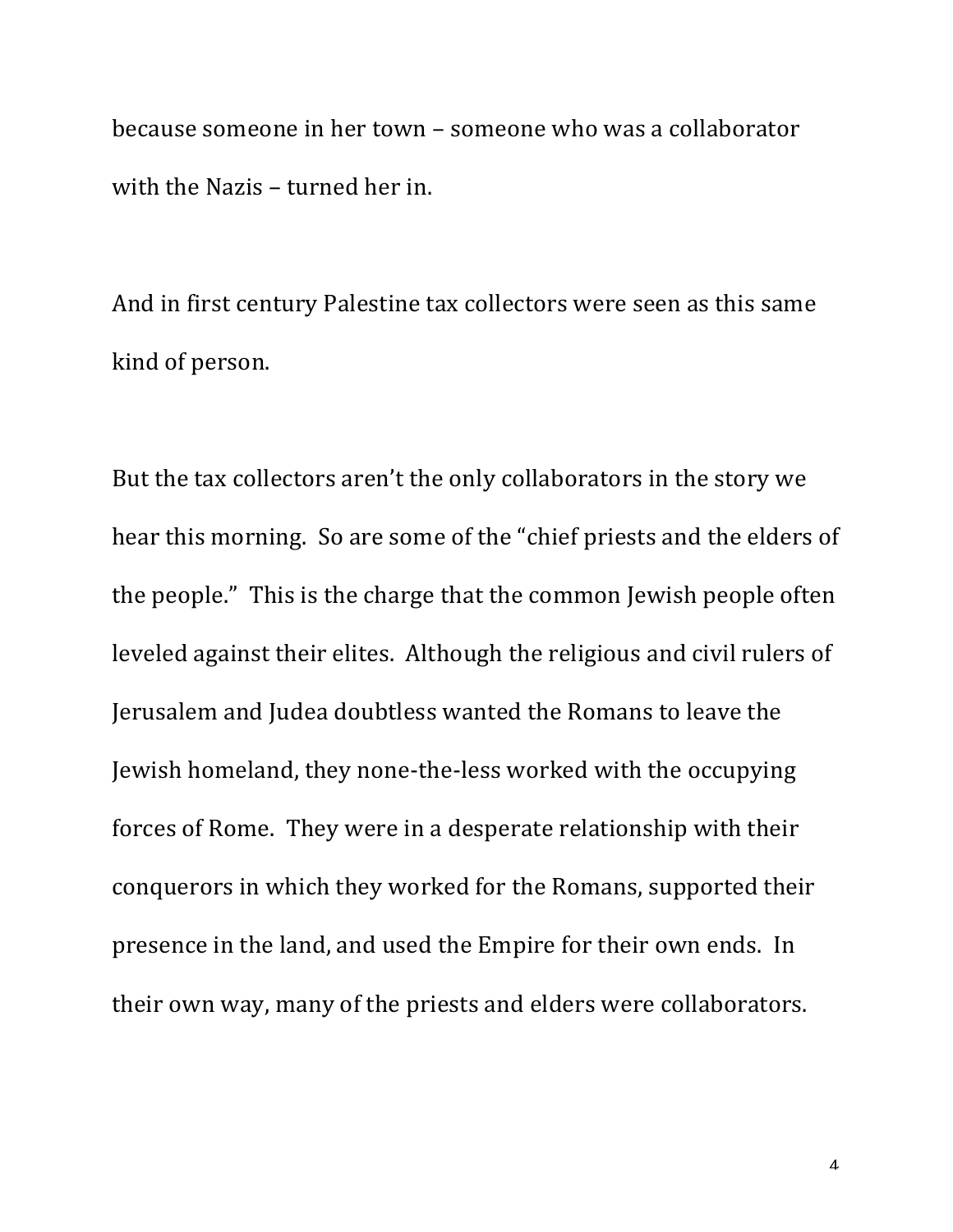I think we'd like to look at our story and believe that at least Jesus remains pure and untouched by his life within the Empire. But I think that's too simple a view. There was a group of Jews called the Essenes who lived around the time of Jesus, and they thought the religious and political system of Judea under Roman rule was so corrupt and irredeemable that they left their homes and moved out to the desert to form their own religious community. Peace out Jerusalem! They wanted to have nothing to do with the world they saw around them. It's this group of people who have given us the Dead Sea scrolls.

But Jesus wasn't one of the Essenes. Although Jesus preached and taught about how the world was so lost that it should be destroyed in fire and remade from the ground up, he said that this would happen at the end of time. Before then he stayed within the world, and taught within its rules and regulations, even as he critiqued them and gave us a vision that surpassed their limitations. Jesus

 $\sqrt{2}$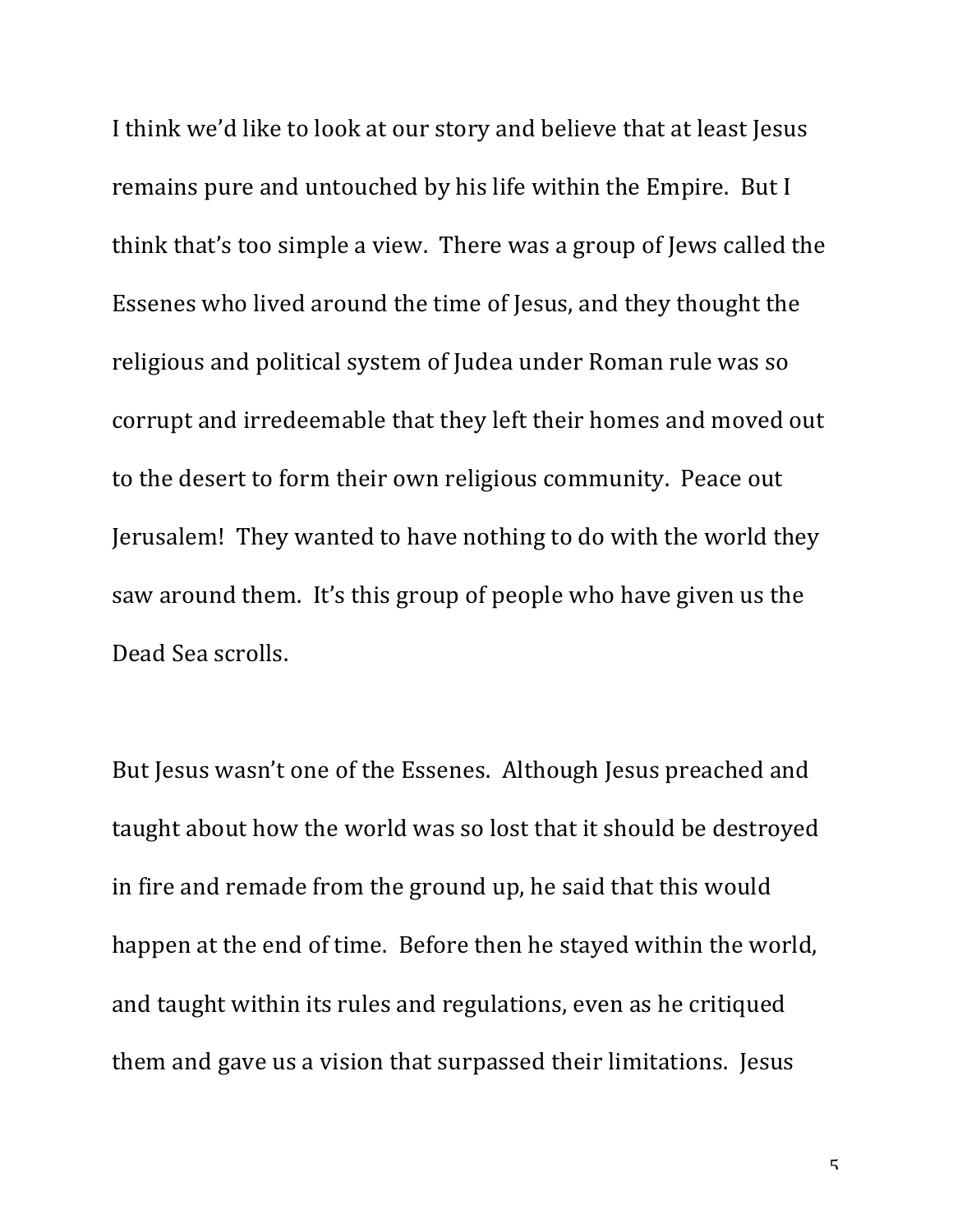worked from inside the system. In a fundamental way Jesus collaborated with a structure he so despised.

What today's reading gives us is a vision of the world that is almost claustrophobic in its corruption. There is no group, or people, or teacher who is fully pure, who doesn't partake in the brokenness of humanity, and the failings of community. No one's hands in this world, according to the vision of Matthew, are clean.

And it is with these dirty hands, hands that can never be truly clean, that we come to eat at this table. For we too are all collaborators who support and benefit from, in our own individual ways, a world that isn't just, and isn't fair, and isn't inline with the vision God has for her children.

But we're still invited to this table. Just because our hands are dirty, doesn't mean that God doesn't want us to come to her feast. But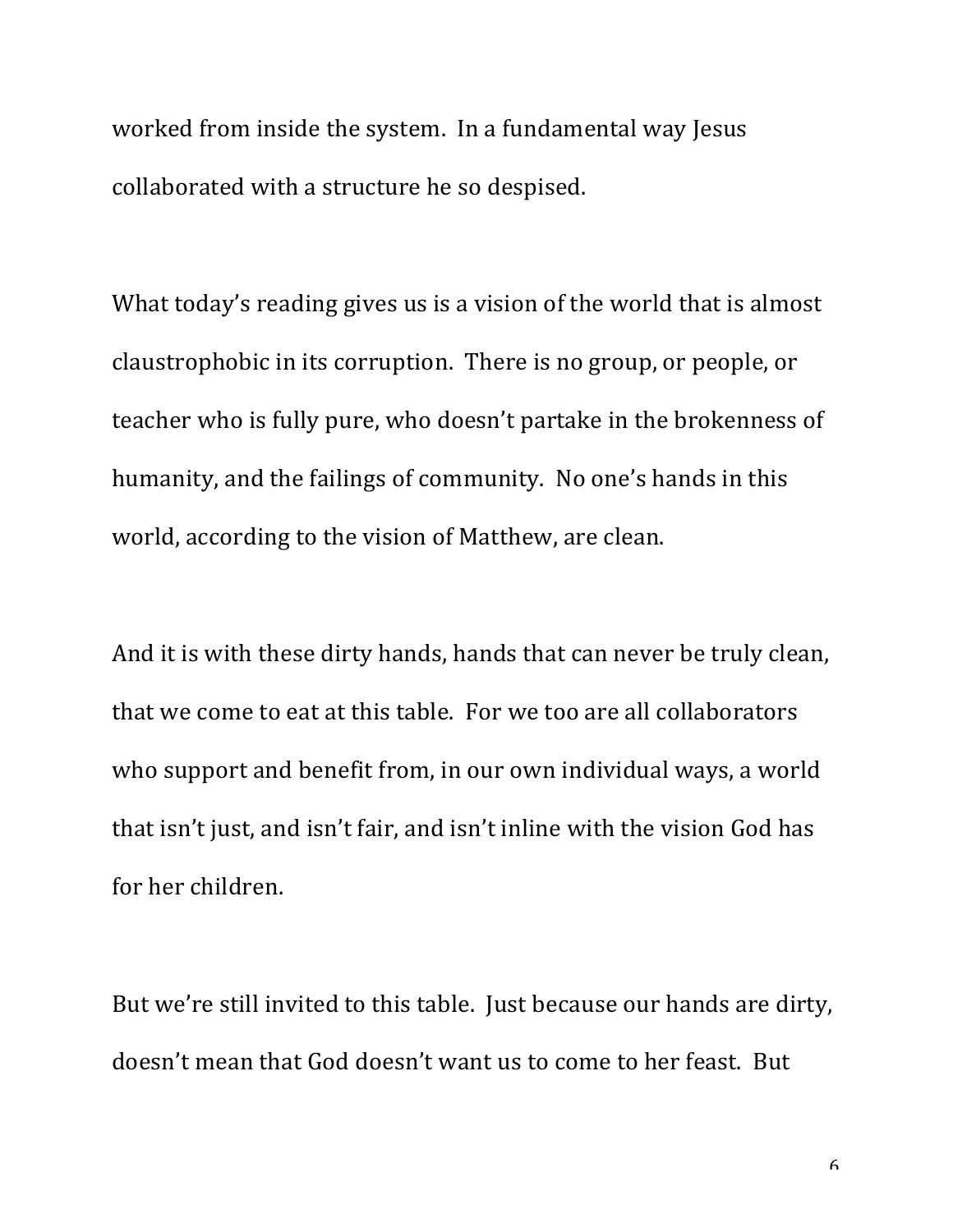look up and see who is seated around the table with you. We are all collaborators – you and me – all of us. Even the host of this table – Jesus himself - Jesus touched so profoundly by God's hope for humanity – works in collusion with all of the limitations and failings of what it means to be human.

It may seem like I'm a Debbie Downer this morning, that I've thrown cold water on a perfectly beautiful Sunday morning with a dismal view of humanity. But I think within this vision that Matthew shares with us is a great truth. It is this. We may all be broken, all of our hands may be dirty in one-way or another, but even so we are invited into the community of God, and one another. It is our birthright as citizens of God's realm.

So come, all of you who are tax collectors, all of you who are priests, all of you who are the elite, all of you who are prostitutes, all of you who are great teachers. Come and eat all of you who collaborate